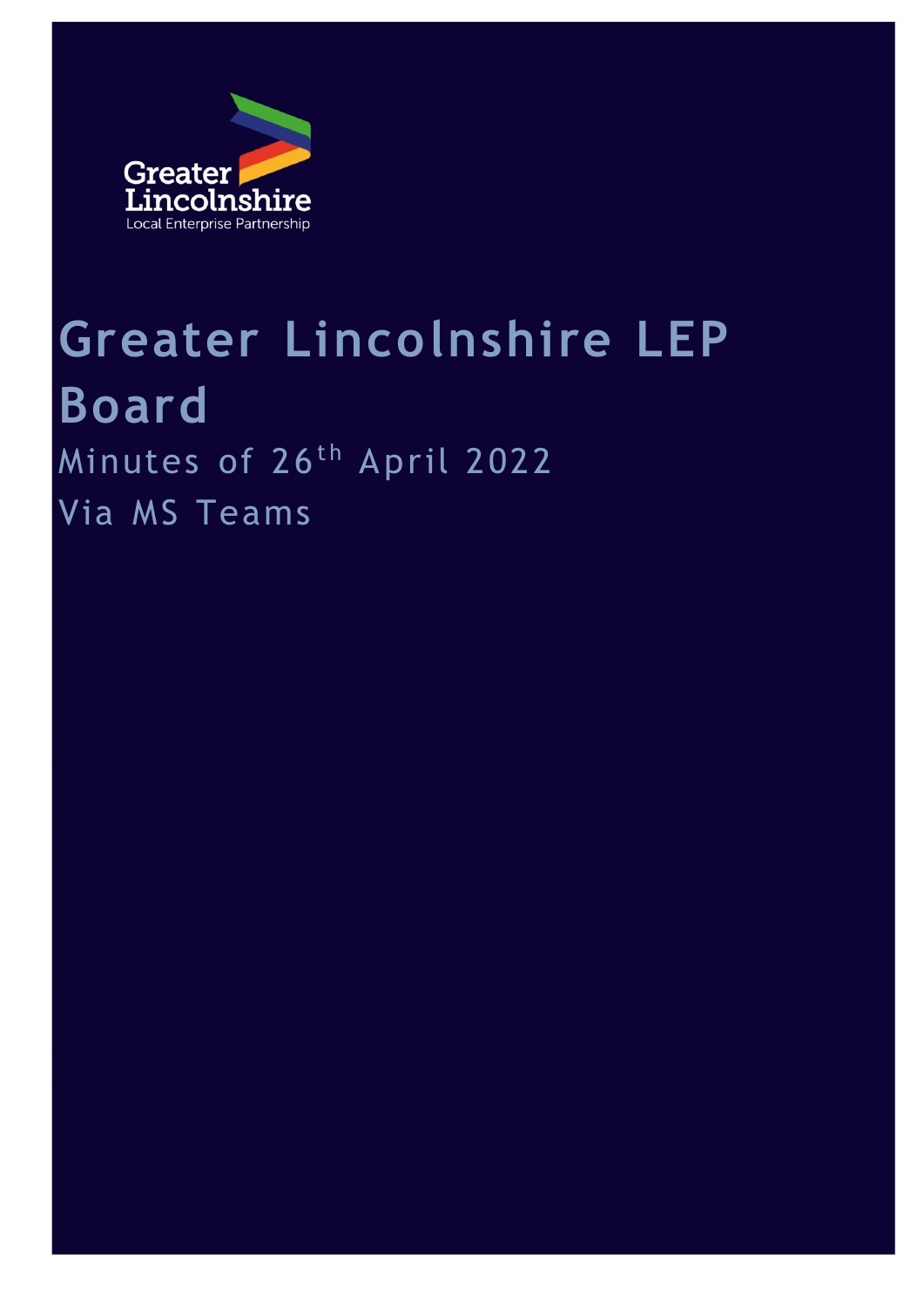**Present: Board Directors**: Pat Doody (Non-Executive Director and Chair), Cllr Philip Jackson – Vice Chair (NELC), Cllr Colin Davie (LCC), Cllr Oliver Hemsley (Rutland CC), Cllr Craig Leyland (ELDC), Debbie Barnes (CX LCC), Simon Bird (ABP), Chas Dickens (Air Commodore RAF Cranwell), Julian Free (UoL), (Zoe King (Epix Media), Nick Worboys (Longhurst Group)

**Apologies from Directors**: Alison Ballard (BAE Systems), Mandy Watson (Ambitions Personnel), Dean Fathers (Health), Darren Cunningham (Phillips66), Sarah Louise Fairburn (IMP and Maker), Jo Hardy (Hardy's Farm), Andrew Hunter (UoL)

**Observers**: Pete Holmes (BEIS), Victoria Godfrey (BEIS), Simon Green (NLC), Clive Tritton (NELC) **Apologies from Observers**: Andrew Crookham (Accountable Body& S151 Officer), Stephen Fidler (DfT) **LEP Team**: Ruth Carver, Caroline Illingworth, Clare Hughes, Sue Groves (Note Taker) – **Guests:** Simon Telfer (Chair of Employment & Skills Advisory Panel)

**Apologies and Declarations of Interest** – Apologies were noted as above. Full declarations of interest for each individual Board Director can be found at: <https://www.greaterlincolnshirelep.co.uk/about/boards/> The LEP Board were reminded that declarations of interest are required as part of LEP governance and must be updated at least annually, and if anything changes to the LEP office at the earliest convenience.

### **Minutes & Matters Arising (Paper 1) – Chair**

Minutes from the meeting held on 25th March 2022 accepted as a true record, and the Chair ran through the matters arising.

- Feedback from Clean Growth Energy Fund 6 applications received and considered by the Investment Board. Requesting further information from 5 applicants and due to being oversubscribed, also asking if they could go ahead with reduced funding.
- Feedback from Labour Market Support Fund. Fund is currently live and closes on the 29<sup>th</sup> April.
- Transport for the North and Midlands Connect meeting Halina said that a number of meetings are being held with North East Lincolnshire Council and has contacts with Transport for the North and Midlands Connect. Also working with Midlands Connect to look at rail freight for the whole of the UK Food Valley area as well as the coast.
- Devolution and Business Engagement An update on the programme was given.
- Aquaculture the board had agreed to explore with the Food board an approach on aquaculture By way of an update Chair and CX met with a cluster organisation based at Hull University, involving Lancaster and Hull Universities.
- Feedback from Defence Dinner JF stated that the event was well attended with good representation from the civic leadership, SMEs, the RAF, DASA and DIT. Had discussions with DASA representatives to get the message across about Greater Lincolnshire wishing to create a cluster and how they would help with the launch. The Defence proposition is currently being worked on and will include further feedback in the report for the next Board meeting.

**Action:** CD requested support from the LEP for the Great British Railway HQ bid for Grantham to ensure it is shortlisted by Government.

**Decision Log & Review of Actions (Papers 1.1 and 1.2)** Action Log of 25<sup>th</sup> March - no comments.

### **UK Food Valley Business Plan (Paper 2) – Halina Davies**

Ruth Carver set out the current ambitions for UKFV and highlighted some of the achievements since launch.

Halina Davies ran through the proposed business plan. In January 2022, the GLLEP Board agreed to allocate £75,000 of its reserves to fund a one-year fixed term UK Food Valley Programme Manager post and some additional UKFV consultancy support. This is underway, and the post is out for recruitment and closes on the 15th May.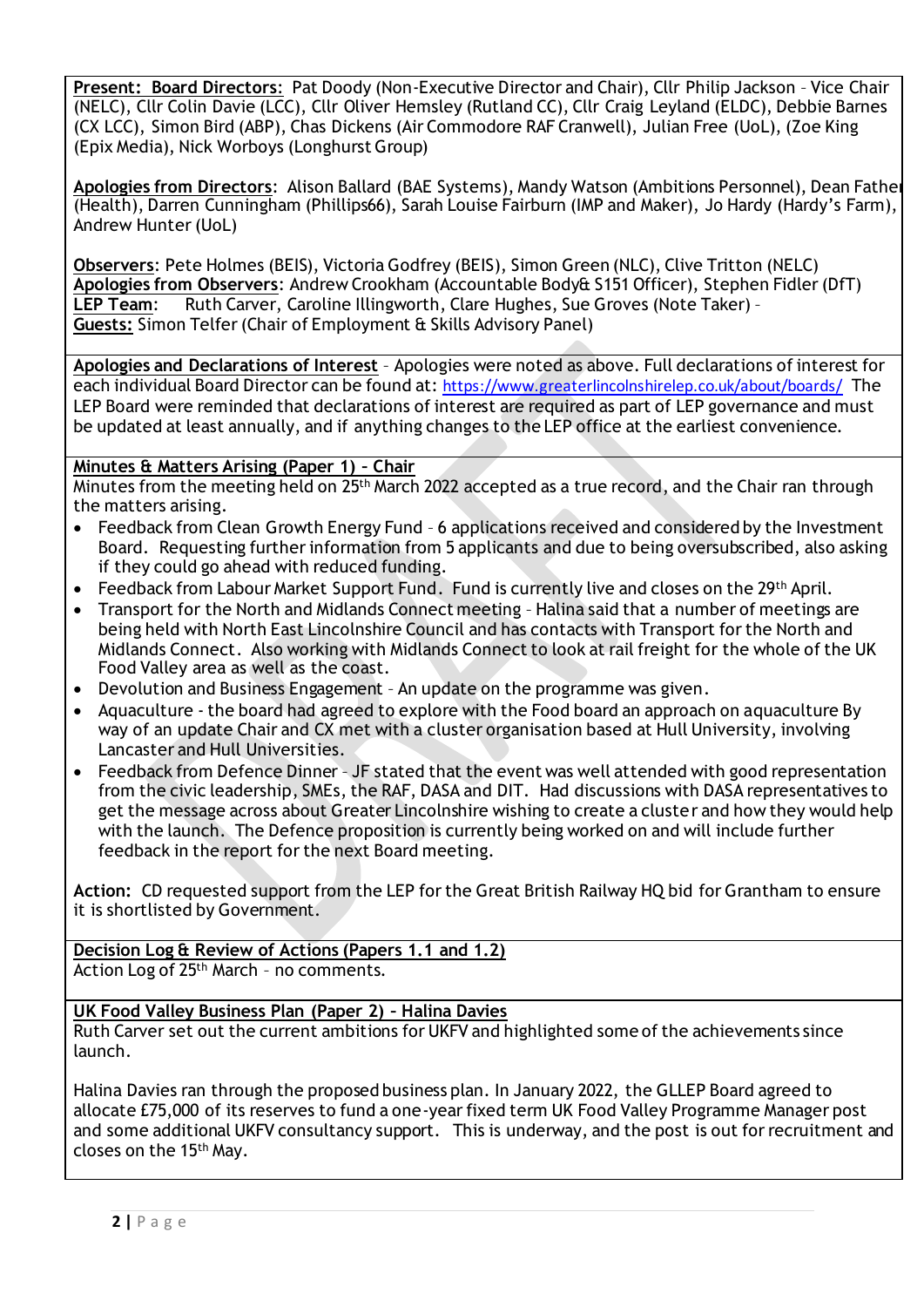Once the Programme manager is in post, one of the main tasks will be to develop more detail around the future funding strategy and think about the areas of focus for the creation of a membership model. The business plan therefore will continue to evolve with activities and funding bids being scoped by the new post in conjunction with team members, businesses and partners for future years and potentially the last quarter of 2022/23. Once the post has had time to adjust to their role and actually think about developing some of those ideas and opportunities that can realistically be taken forward either later this year or early next year, an update will be given, but will focusing on the business plan as it stands for now.

The Board discussed the positive momentum on UKFV and progress on flagship programmes such as the South Lincolnshire FEZ and CRF for the seafood sector. Food security is going to be a challenge for the country over the next few years, so this presents a lot of opportunities for the sector and for the Greater Lincolnshire economy.

The board asked the team to identify future funding sources that could be identified to support the business community and the inward investment for UK Food Valley.

Query about funding going forward - In terms of growing the UK Food Valley team, one of the options would be external funding, covering some of those costs of the posts, therefore reducing the reliance on the LEP core funding over a period of time, but that would require successful external bids to be agreed and signed off and won.

**Decision: The Board approved the further funding of £20k for comms and UK FV.**

**Employment & Skills report (Paper 3) – Simon Telfer (Chair of ESAP) and Clare Hughes LEP Team** ST introduced by saying that this paper would show the achievements made in 2021/22 and the priorities for 2022/23. A written brief on the Employment and Skills policy had been circulated prior to the meeting.

CH gave a presentation for this financial year and described the highlights of the year:

- ➢ Produced two Local Skills Reports as required by DfE which were well received, for which £75k funding was received.
- ➢ Expanded delivery to include all secondary schools and Colleges across Greater Lincolnshire, and successfully secured Careers Hub status, which is providing additional resources, which is part funded by the Careers Education Company, this year expanded from 60 to approximately 110 secondary schools. Secured Career Hub status which means that a Careers Hub Lead (Lee Douglas) is now a member of the team and is externally funded.
- ➢ Covid:19 Response: completed 1-year programme of Online Jobs Fairs which were very successful.
- ➢ Skills Infrastructure: Managed delivery of ten skills capital schemes, including new projects funded through the Getting Building Fund.
- ➢ Employment and Training schemes: Continued to monitor or influence delivery of national employment & skills programmes including ESF programmes through Co-financing partners ESFA, Big Lottery; Kickstart; Restart etc.
- $\triangleright$  Apprenticeships: Updated and published an apprenticeship strategy and created an employer-led working group to develop an action plan. As there is a lack of people applying for existing apprenticeship vacancies, looking to create a campaign, aimed at young people, to raise awareness

Priorities for the coming year:

- $\triangleright$  Continue production of skills evidence base and Labour Market Information as funded by Department for Education and partners, believed to be £55k.
- $\triangleright$  Inform young people and adults about careers available through the Careers Hub. If a new contract and funding from September onwards, there would be a need to recruit two FTE posts, once 100% funding and one 50% match funded.
- $\triangleright$  Implement the apprenticeship strategy/action plan.
- $\triangleright$  Design, shape or influence local or national training schemes so they upskill and re-train staff to meet employer's needs. There is an opportunity for local areas to propose a delivery plan around a new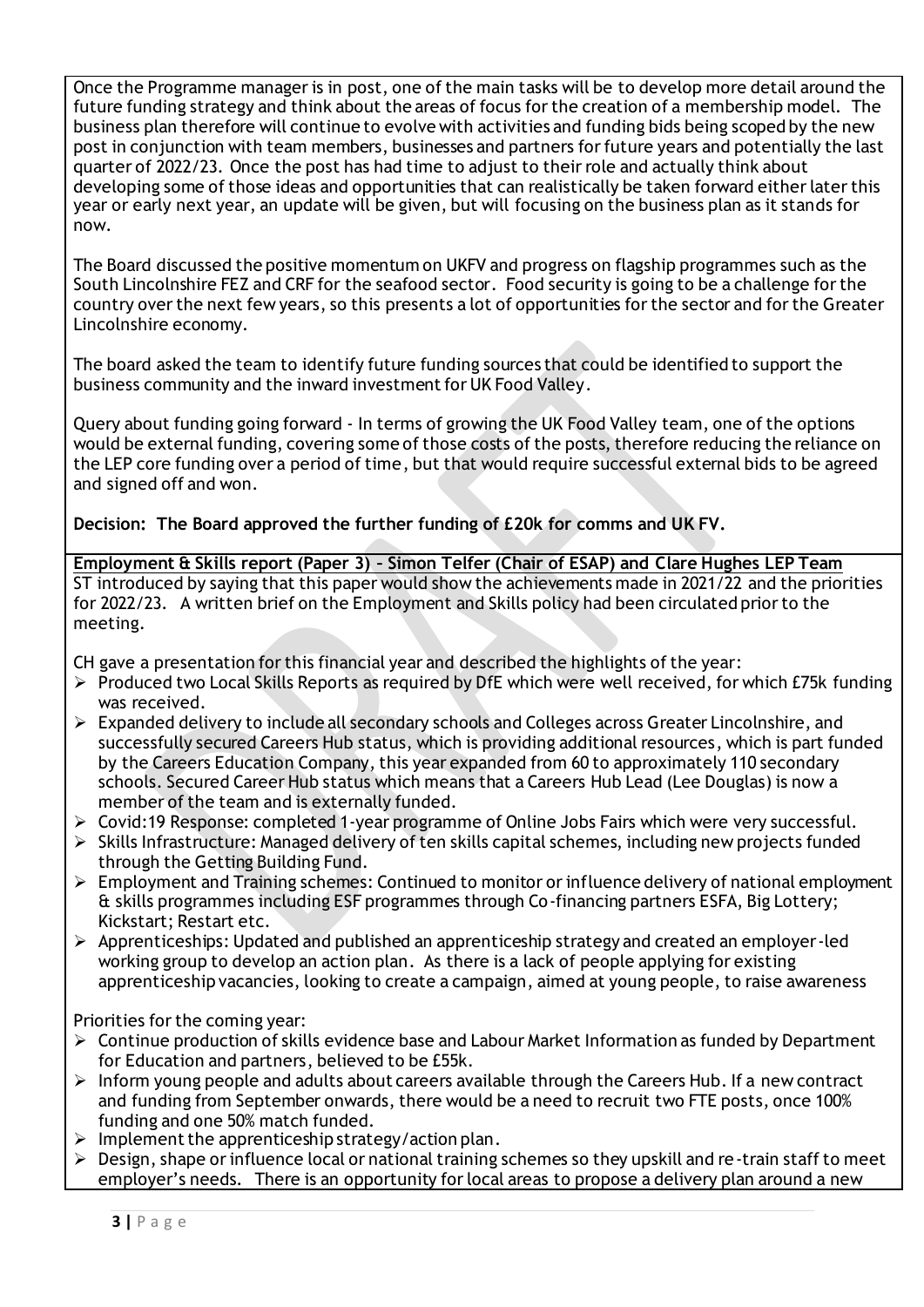training scheme (Skills Bootcamps) and a proposal has been submitted to DfE and hoping to receive £850k as a grant allocation for the area. Local providers would be commissioned to deliver, in partnership with business, these Skills Bootcamps which are short training interventions to help unemployed people or people who are already in work to upskill.

The number of employers that now work with the LEP and linked to the senior leadership team within schools has now reached 100. Enterprise advisors usually sign up for a 12-month period to give up time to go into the school to work on their strategy, their strategic approach to delivering careers.

Question raised about when more information about the Multiply programme, which has recently been announced, will be available as it is a significant investment integrator and is an opportunity for Lincolnshire. Response was that the policy paper does not include any information about any of the new funding which would cover the UK Shared Prosperity fund and Multiply CH will be working with colleagues within Lincolnshire County Council on Multiply because the upper tier authorities have received allocations for Multiply, which is a numeracy programme that is to be delivered across the country.

Question raised about the Gatsby measure. There is a need to give credit to employers and schools who are doing well with their Gatsby. It was agreed that there is a need to make sure we are celebrating and sharing best practice. Also to keep MPs informed.

# **Actions: Priorities endorsed and the work of the ESAP commended.**

### **Chair & CX Report (Paper 5)**

The paper was taken as read, with areas of discussion being:

- $\triangleright$  Chair is speaking at the Offshore Wind Conference on 28<sup>th</sup> April in Bridlington.
- $\triangleright$  Launching of a partnership HPO (High Potential Opportunity) for the off shore wind sector working with DIT national and international teams along with Teeside.
- ➢ Care College at Boston College, which was funded through the Getting Building Fund, has opened on 26th April.
- ➢ Levelling Up Fund and UK Shared Prosperity Fund have been announced, so these are now available for local authorities to invest in the local growth agenda. The LEP is talking to the local authorities and supporting them when requested. A UKSPF brief was developed and circulated to the Board.
- ➢ Annual Performance Report where the LEP is assessed on 3 criteria: delivery, strategy and governance. The year-end report received recently showed that governance and strategy were "met", but delivery was "unmet, needs additional work" due to some schemes in the Getting Building Fund have yet to spend their funding.
- ➢ Meetings with MPs now include reports from the Growth Hub which shows what issues businesses in their constituencies are dealing with.

**Role, Budget and Report Q4 and proposed budget (Paper 4) – Ruth Carver & Caroline Illingworth** Ruth and Caroline provided an overview of the LEP finances at the year end. All figures however are subject to final audit sign off.

Ruth reminded the board of the financial scenario planning that had been undertaken earlier in the year, and updated the board that all LEP's had a funding settlement of £375,000 confirmed for 2022/2023, as well as other programmes from DFE

Caroline ran through the make-up of the proposed budget of £1.439m for the current financial year, this did not include the Career Hub Programme.

The letter from the MHCLG and BEIS ministers (circulated to the Board previously) sets a framework for LEPs nationally, and an integration pathway II for Greater Lincolnshire LEP as it moves towards a devolution model. In summary the core role of a LEP will be to:

- $\cdot \cdot$  Embed a strong, independent and diverse local business voice into local democratic institutions
- ❖ Carry out strategic economic planning with local leaders that clearly sets out economic priorities and strengths. Maintain a robust local evidence base